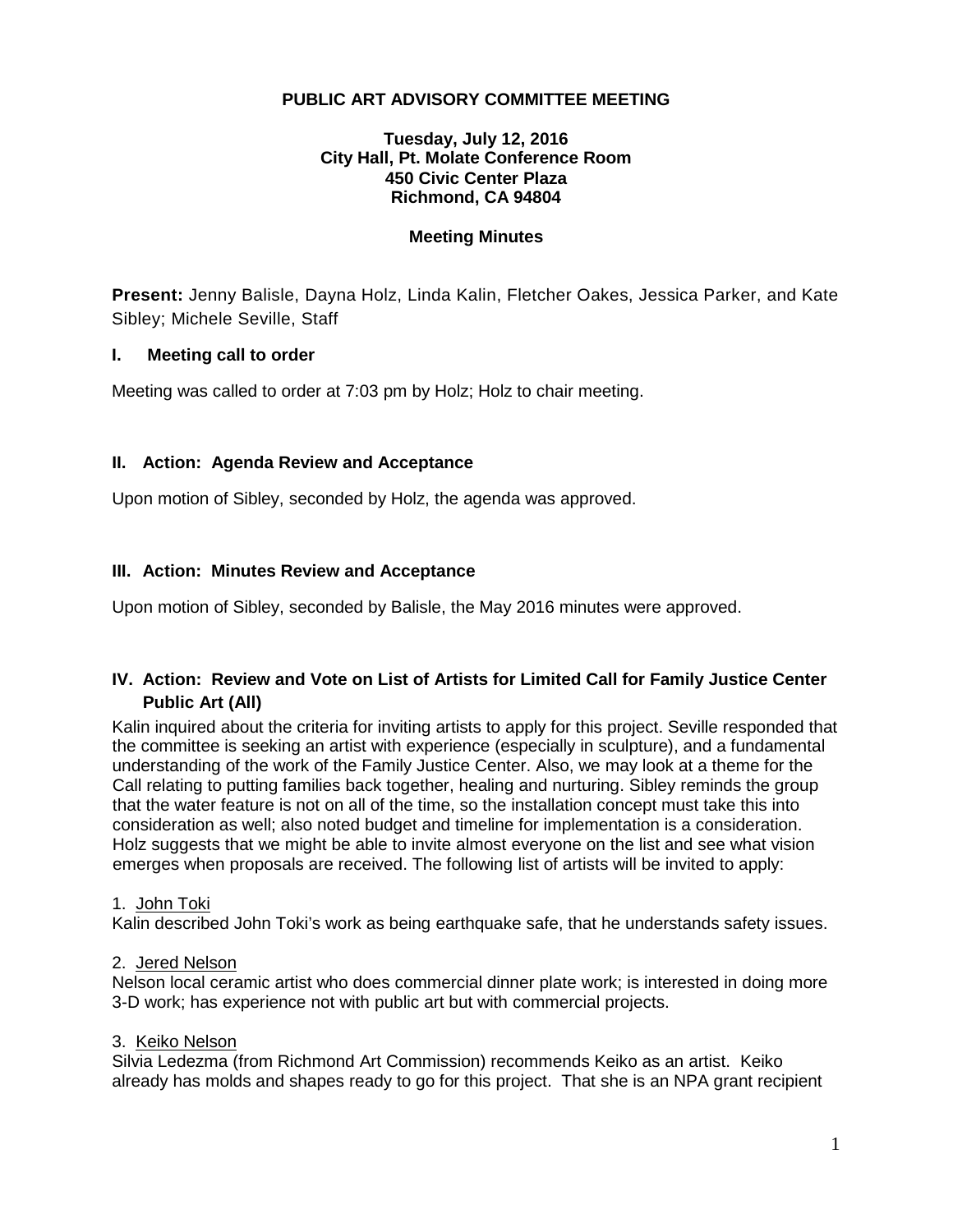for two years doesn't impact her ability to accept a commission for this project. She is Kensington based artist with a studio in her home.

## 4. Viviana Parades

A Burning Man artist with installation work at Kala. Fragility of her pieces might be a consideration as the FJC does not have fences and will have families in attendance. Sibley recommends that we outline what metals the artists should work with to help mitigate the potential for theft.

## 5. Anne Stryke

Stryke is an educator at the Academy of Art University; has professional relationships with many fabricators; is a well know female advocate for social justice projects; scalability and size are not issues. Works in mixed media: earth organic matter, rocks, ceramics.

## 6. Amy Trachtenberg

Represented by Brian Gross Gallery, Trachtenberg was commissioned for Montalvo Art Center and a BART project; worked with her husband, who is an architect, to design a library.

#### 7. Mari Andrews

Only a few public art projects but has experience with transitional spaces. She is a found object artist, and a minimalist who creates work with inherent fragility. She collects dirt and soil samples from all over the world.

#### 8. Archie Held

Look out the window at his courtyard water sculpture in Civic Center Plaza, done by Archie. He is a Richmond-based, internationally renowned, community-friendly local artist and does excellent work with at risk youth.

## 9. Katy Boyton

A Burning Man metal artist who frequently collaborates with a plumber and an electrician; all are artists influenced by Steam Punk. Seville mentioned Boyton's heart piece and that it fits with the family justice center.

## 10. Troy Pillow

Lives and creates in Sonoma does dynamic and playful work; kinetic sculpture. Creating a sense of wonder, laughter maybe make something wind and water related.

## 11. Mildred Howard

Mildred is an African American artist known primarily for her sculptural installations and mixed media assemblages.

## 12. Karen Cusolito

Karen is an Oakland artist who does painting, mixed media, and large scale steel sculptures. She also runs American Steel Studios in Oakland, which provides studios and a gallery to 100 artists and small businesses.

## **ACTION ITEM:**

This is a limited competition or invitational project. We will reference section 7.1 B in the Public Art Policies and Procedures document. The call to artists should include information about putting families back together, healing, and nurturing. Maybe send an invitation to the individual and encourage them to bring on team members as they like.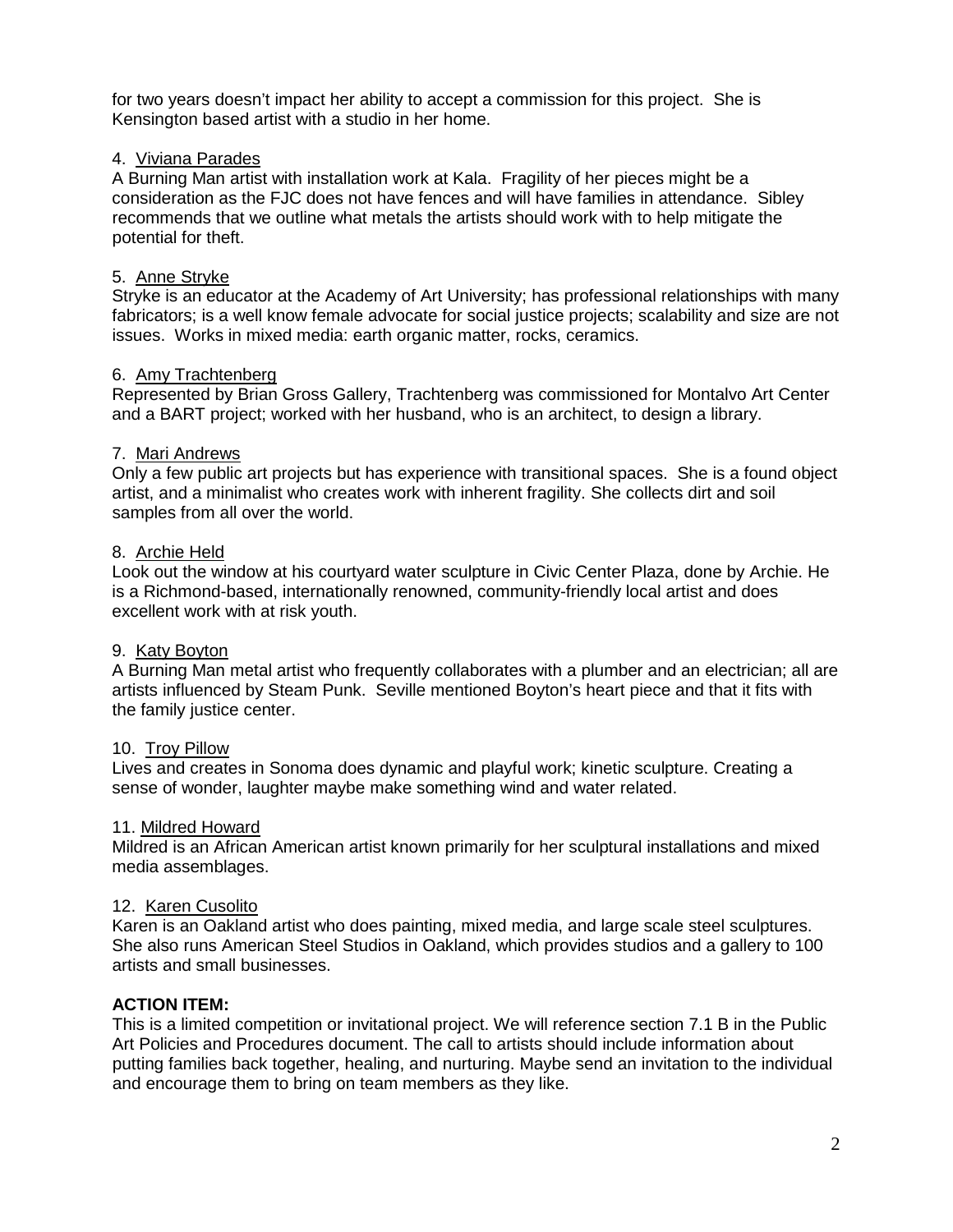The PAAC's recommendation is as follows:

*The PAAC will send an invitation to 12 Bay Area artists listed in this attachment to submit proposals for the West County Family Justice Center Public Art Project. The invitation will include the scope of the project, a site description, budget and the mission of the West County Family Justice Center. A selection committee made up of representatives of the PAAC, RACC and West County Family Justice Center will convene to review all proposals and select an artist or artist team.*

Oakes moves; Balisle seconds. Motion carries. Seville to prepare a draft of the invitation letter to the next PAAC meeting; members will plan to review and finalize before the end of the month.

## **V. Review of the Berkeley's New Private Percent for Art Ordinance (All)**

PAAC takes time to compare and contrast the Berkeley Art Ordinance with the Richmond Art Ordinance work in progress. Several points:

- Richmond's resolution reads as being less restrictive than Berkeley's; they are both tied into the planning commission, so we should plan to connect with Ben Choi and Jen Loi. Both individuals may be interested in supporting this initiative.
- Balisle mentioned the committee needs to increase visibility of our projects and our advocates.
- Holz wants more information about how the one percent breaks down.
- Sibley suggests that we compare the Berkeley ordinance and the Oakland ordinance to see if there is a component in one or the other that triggered the lawsuit in Oakland but not Berkeley. Also suggested that we might want to build a study session with the planning commission.
- Discussion about whether there would be enough funds in an in lieu fund to sustain other arts organizations. Richmond has some of the highest development fees in Richmond. Also, plan to include the Oakland ordinance for next meeting. Guidelines and procedures should be presented separate but attached to the ordinance.

## **VI. Review of NPA Projects by Liaisons (Oakes, Balisle, Kalin, and Holtz)**

PAAC reviewed the submitted written reports. Oakes added that the project he is working on with Rebeca Brown is going great; they hired someone to document the process and they are building excellent relationships. Rebeca has described herself as being completely overwhelmed and delighted by the project; she has witnessed the transformative effects of the mural project.

## **VII. Update on SF Mime Troupe (Oakes)**